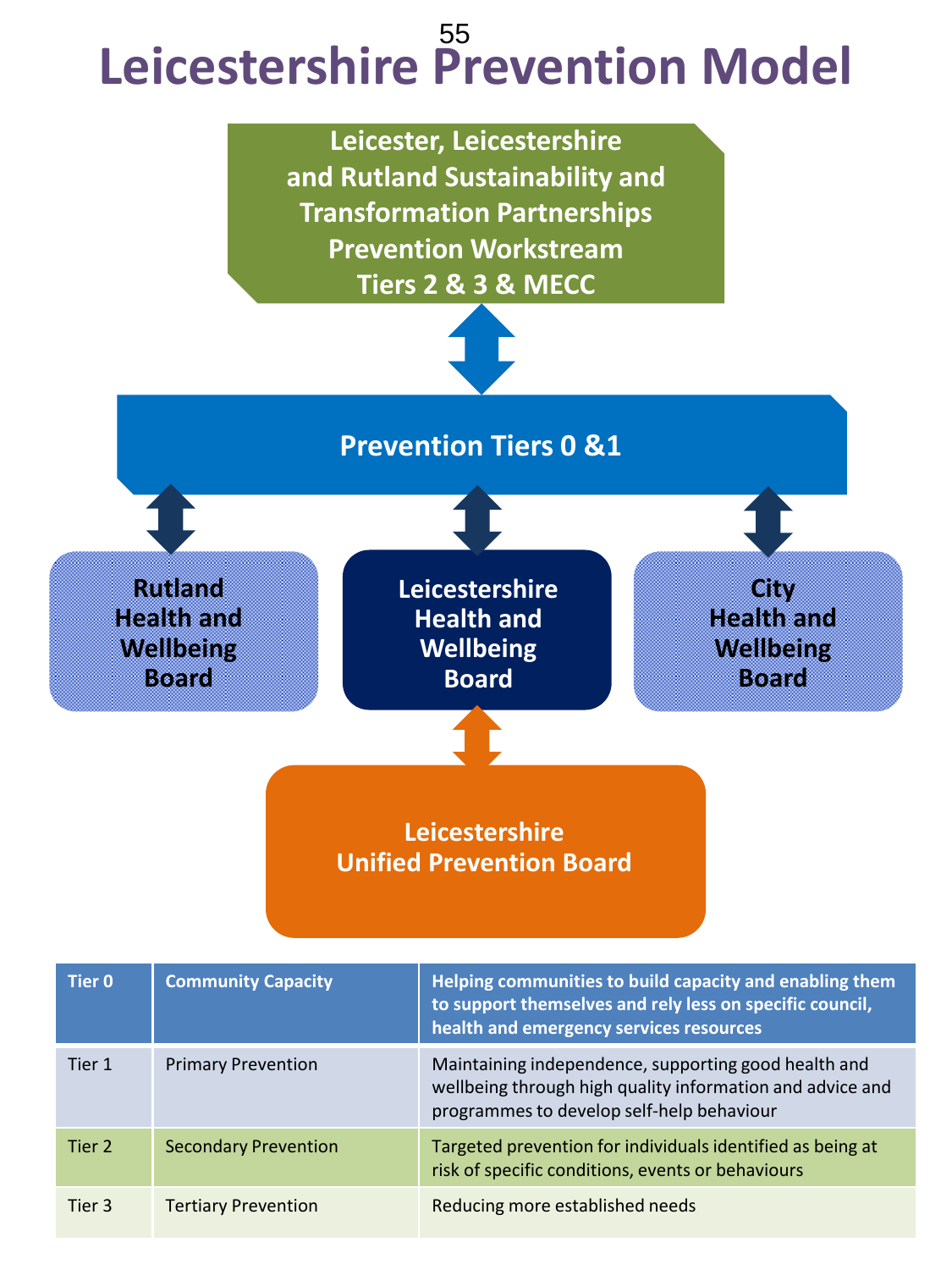# **Leicestershire Prevention Delivery Model** 56



"Core" and "Core +" delivery through Integrated Locality Teams and Districts.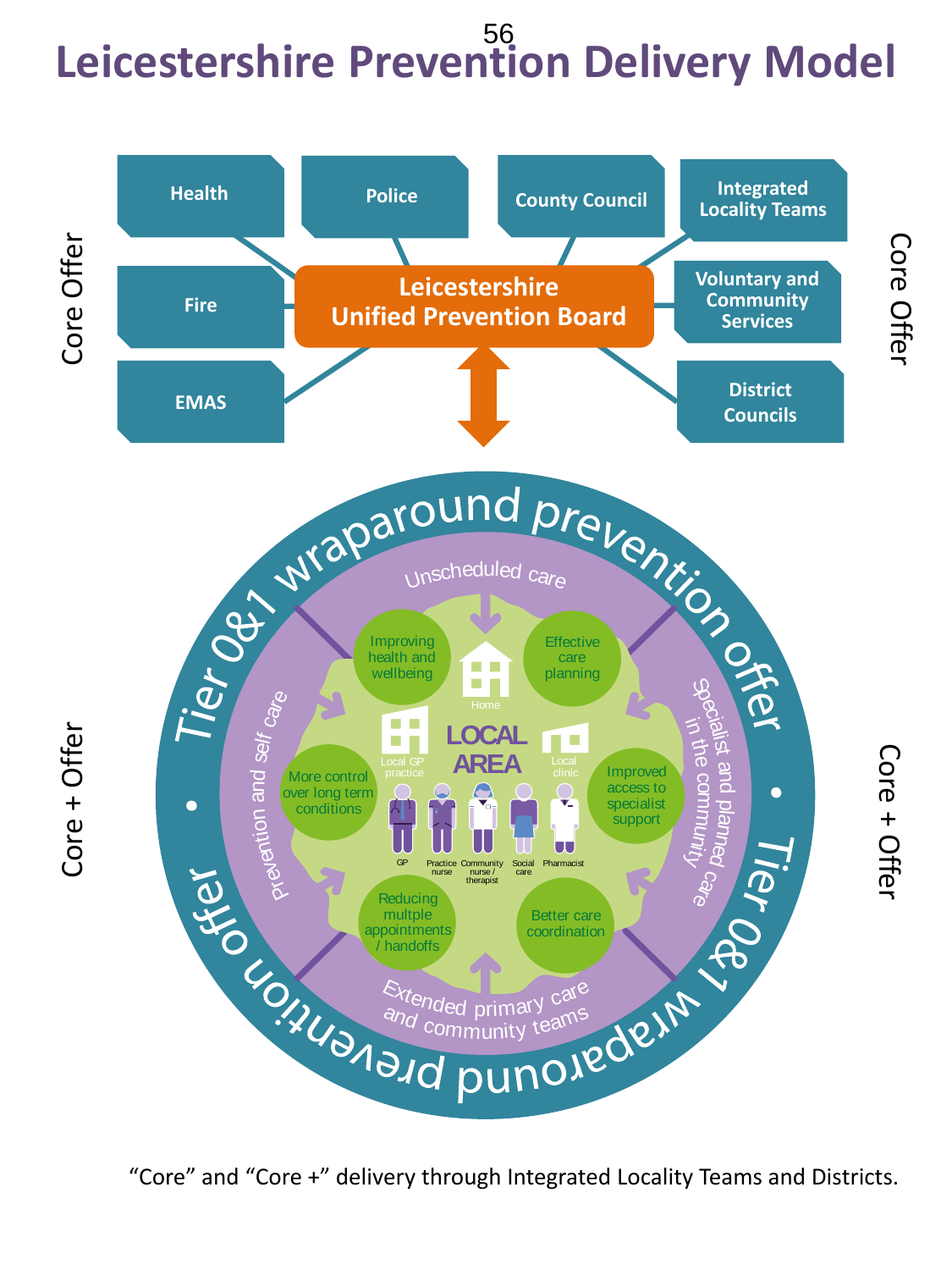# UPB Key Outcomes